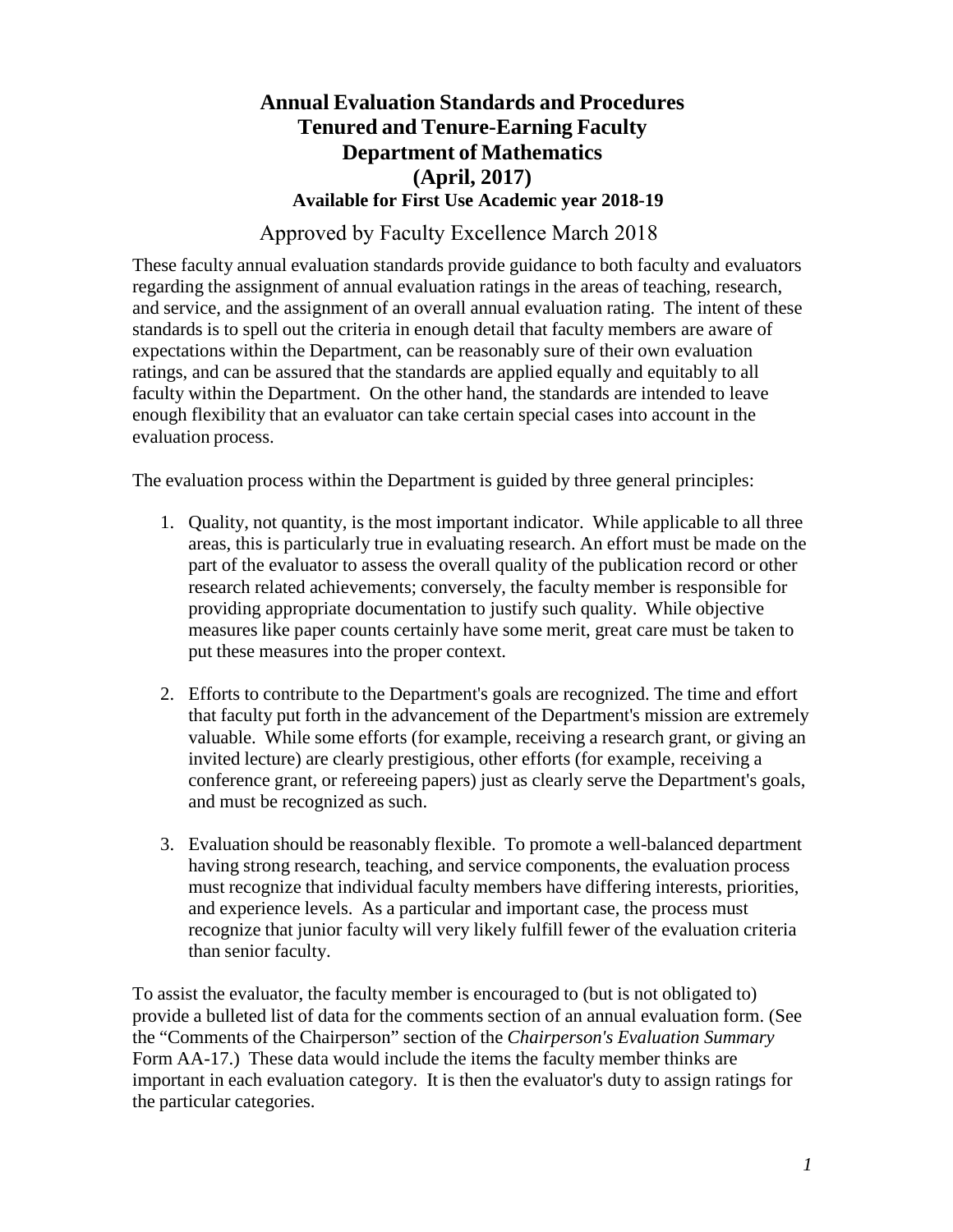In assigning ratings in each category the notions of leadership roles and participatory roles are general (but not sole) delineating factors between an Outstanding rating and an Above Satisfactory rating. Likewise, the ratings of Satisfactory and Unsatisfactory may be determined by a willingness or unwillingness to perform assigned duties. At no time shall a faculty member receive a rating below Satisfactory in a given category if no assignment was made in that category.

In general, it is the faculty member's responsibility to properly document activities and accomplishments that contribute to the evaluation ratings. While the evaluator may be lenient across the board in enforcing this, he or she is only required to weigh activities and accomplishments that are presented to him or her. In the case of disagreement or grievance, the evaluator may request and must consider any additional evidence presented to him or her.

#### **OVERALL RATING**

This document is based on the typical assignment of tenured and tenure-track faculty, which includes four courses per academic year, a research assignment, and a smaller service assignment.

| Overall                   | <b>Teaching</b>             | Research   | Service     |
|---------------------------|-----------------------------|------------|-------------|
| Outstanding               |                             |            | At least AS |
|                           |                             | At least S | At least AS |
| <b>Above satisfactory</b> | At least S                  |            | At least S  |
|                           | AS                          | AS         | At least S  |
| <b>Satisfactory</b>       | At least S                  | At least S | At least S  |
| <b>Conditional</b>        | At least one conditional    |            |             |
| <b>Unsatisfactory</b>     | At least one unsatisfactory |            |             |

The overall rating will be determined based on the following format.

Faculty who have additional assignments in service such as the associate chair, graduate coordinator, and undergraduate coordinator may be evaluated appropriately.

It is important to note that, in the following guidelines, research is formatted differently than teaching and service. The reason is that teaching and service have assigned duties and uniform expectations, whereas research varies widely among faculty.

In the research section specific mention is given to publications. In mathematics, there are many ways that authors are listed. Traditionally alphabetical order is used. Often, students' names are first followed by their advisor, and in some interdisciplinary areas often the lead author denotes lead responsibility for the paper. Additionally, for coauthored papers all authors are each given 1 full paper credit. Although faculty members are encouraged to collaborate, they are also encouraged to publish some papers as sole authors.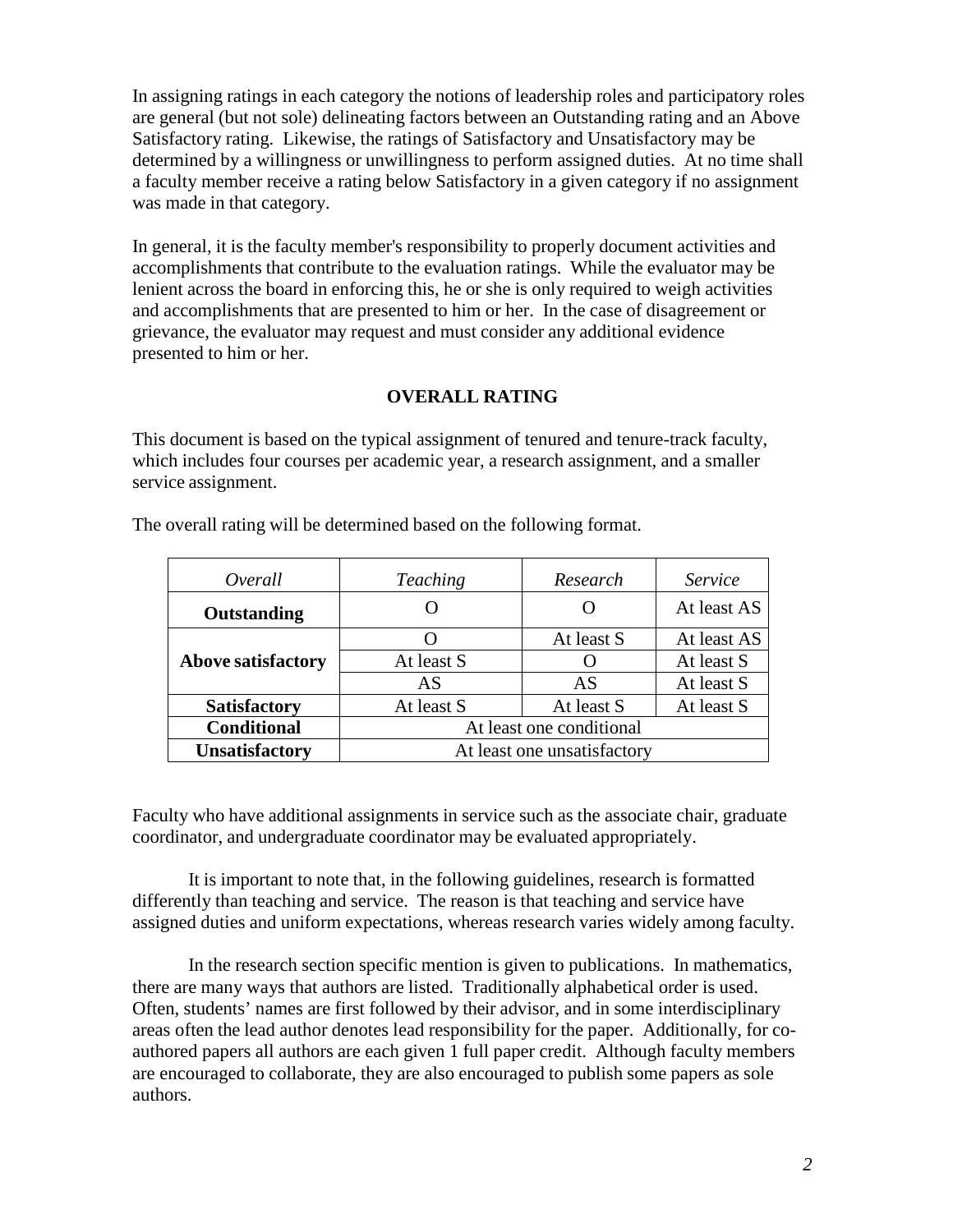# **TEACHING**

### **Satisfactory**

A satisfactory rating in teaching requires achieving all of the following minimum standards:

- Teach effectively with appropriate content, learning objectives, rigor, and pedagogical approaches.
- Meet classes on a regular basis as scheduled.
- Hold scheduled office hours.
- Reply in a timely fashion to student inquiries.
- Provide effective and accurate advisement when appropriate.
- Submit book orders on time as required by state legislation.
- Have clear, detailed course syllabi that meet the university requirements and submit copies of syllabi to the department on time.
- Provide regular evaluative feedback on student assignments.
- Meet with students during the final examination period in compliance with university regulations.
- Submit grades on time.
- Provide copies of final examinations to the department on time.
- Communicate effectively with Student Accessibility Services for all students who need the service.

### **Above Satisfactory (Participation)**

In addition to the requirements in the Satisfactory category, at least two of the items listed below are required for this rating.

- Above satisfactory student and peer evaluations while maintaining high academic standards
- Supervise one Undergraduate or M.S. research.
- Supervise independent study.
- Conduct seminars or deliver materials to enhance student learning, for example, weekly research lectures specifically targeted to student audiences, additional help sessions, or preparatory sessions for the graduate qualifiers.
- Submission of educational grant proposals
- Provide comprehensive materials for students to supplement the textbook
- Evidence of significant efforts towards professional development, e.g. attending teaching workshops and implementing the new ideas in classroom
- Documented inclusion of routine formative assessments (in-process evaluations of student comprehension, learning needs, and academic progress between mid-term exams) in an effort to improve student learning (examples would include graded assessments beyond computer grades assignments such as in-class group exercises, hand graded assignments, projects, etc.)
- Develop a new (or redesign a) course and implement it successfully.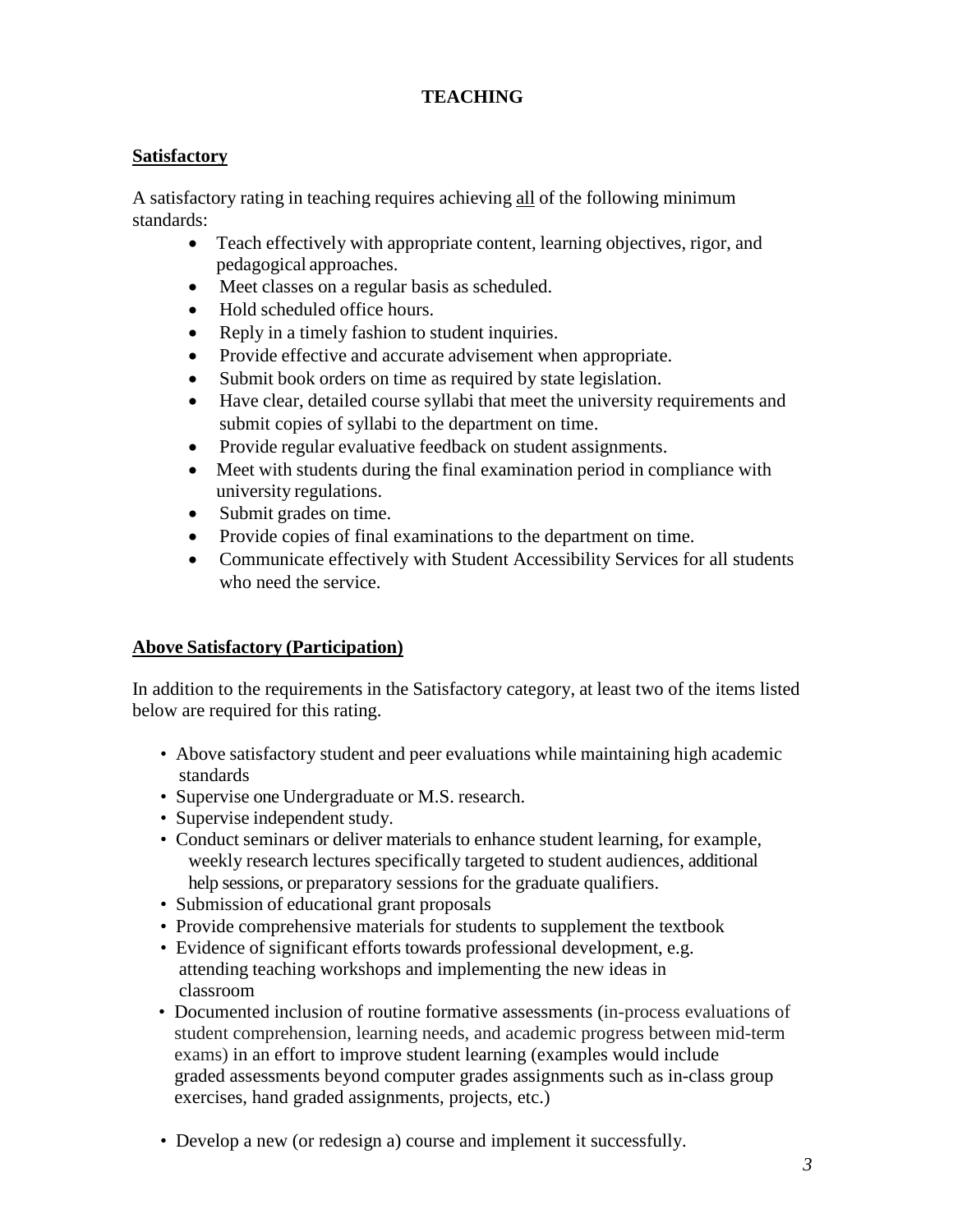- Make and grade Qualifying or Candidacy examinations
- Participate in an external education grant. Credit given for the duration of the participation.

### **Outstanding (Leadership)**

In addition to the requirements in the Above Satisfactory category, at least one of the items listed below is required for this rating. (Any item listed here can replace an item in AS category.)

- PI/co-PI on external educational grant. Credit given for the duration of the grant.
- Receive UCF or national teaching award.
- Supervise Ph.D. dissertation or at least two M.S. theses.
- Serve as academic advisor for several math majors and supervise honors in the major thesis
- Publish textbooks, workbooks, manuals, or software that support instruction. Graduate textbooks may qualify for multi-year credit.
- Evidence of exceptional teaching including unusually high levels of student learning such as high student success rate in a common examined course, outstanding student evaluation while maintaining high academic standards, etc.
- Leadership in major teaching project such as on how to deliver a low division course in large lecture format, how to introduce an active learning format in teaching an upper division course, developing innovative pedagogy, etc.
- Give workshops or presentation on teaching at the University level or nationally.

### **Conditional**

• Do not meet the requirements for Satisfactory.

### **Unsatisfactory**

- Do not meet the requirements for Satisfactory for more than one year, or:
- Often cancel class, come late, or cancel office hours.
- Negative impact on student learning.
- Documented problems with teaching.
- Lack of willingness to teach courses based on departmental need.

### **RESEARCH**

As research varies greatly across the department, the following list is in the order of importance to earning high ratings in the research category. Items within each category are also ordered.

- 1. Recognitions
	- National or international research awards
	- Plenary speaker in national and international conferences
	- State/regional research awards
	- UCF research awards
	- Distinguished Visiting Researcher at Research I Institution or National Lab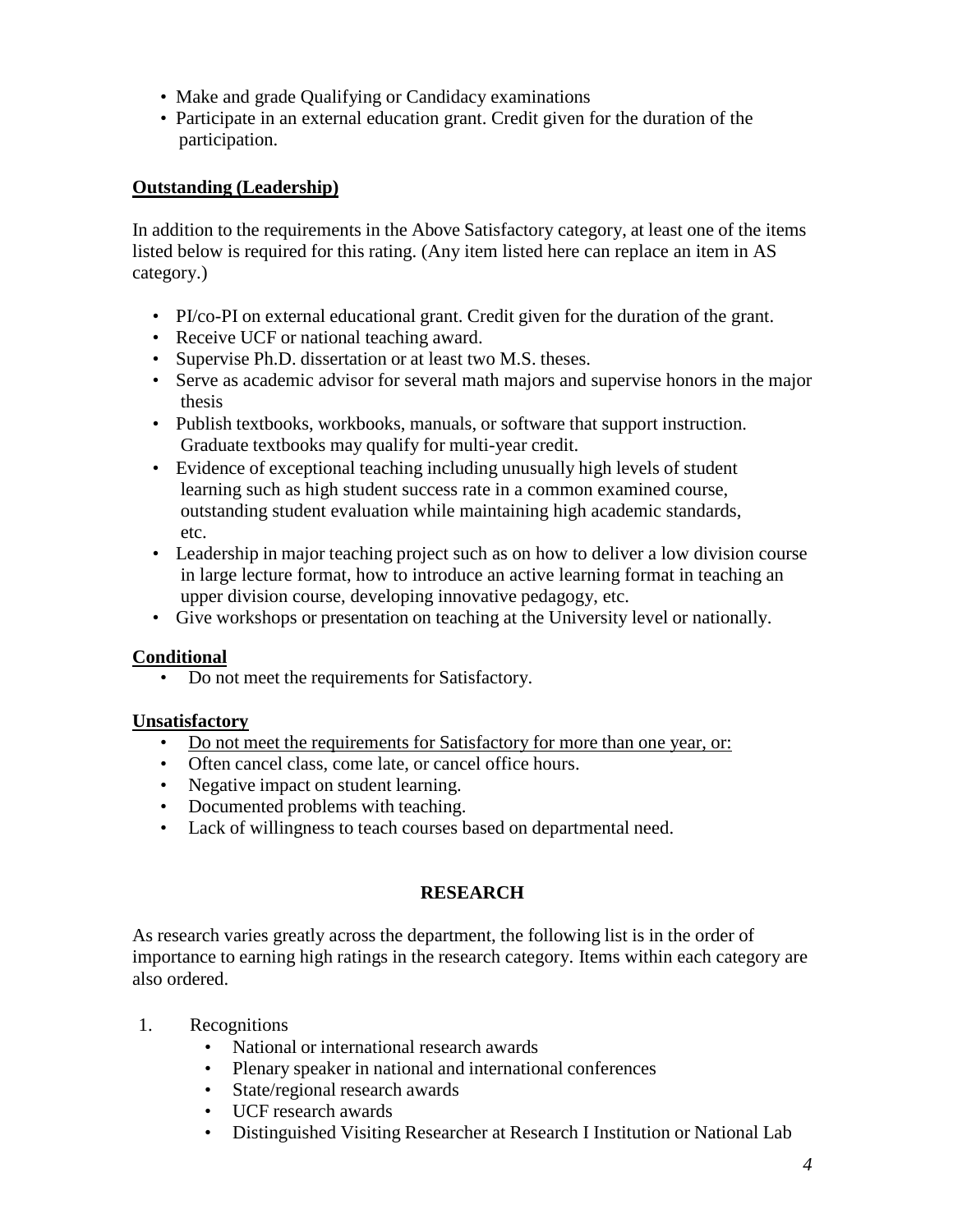- 2. Publications
	- Accepted papers in refereed journals
	- Research monographs
	- Chapters in research monographs
	- Conference proceedings papers (refereed)
	- Patents
- 3. Research Funding
	- Award of external funds as PI or co-PI
	- Award of multiple year federal grant as PI or co-PI counts in each of the years that the grant is funded
	- Award of internal funds as PI or co-PI
- 4. Lectures/Talks
	- Invited lectures in national/international conferences
	- Colloquium talks or seminars at other universities
	- Contributed talks in national/international conferences
- 5. Others
	- Submitted refereed journal papers
	- Submission of grant proposal(s)
	- Citation of works by other scholars
	- Contributed talks
	- Colloquium or seminar talks at UCF
	- Attend interdisciplinary workshops

 Examples for evaluating faculty research (numbers counted for three-year rolling periods)

| Rating             | Papers | Talks | Proposals        |
|--------------------|--------|-------|------------------|
| Satisfactory       |        |       |                  |
| Above satisfactory |        |       |                  |
| Outstanding        |        |       | 3 submitted or 1 |
|                    |        |       | funded           |

Comments:

- 1. The example ratings assume all of the indicated activities are demonstrated (for example, a Satisfactory rating could be achieved with 2 papers plus 2 talks).
- 2. Papers need to be published in good quality professional journals.
- 3. Talks need to be presented at major professional meetings, including colloquia at reputed departments, national labs, etc.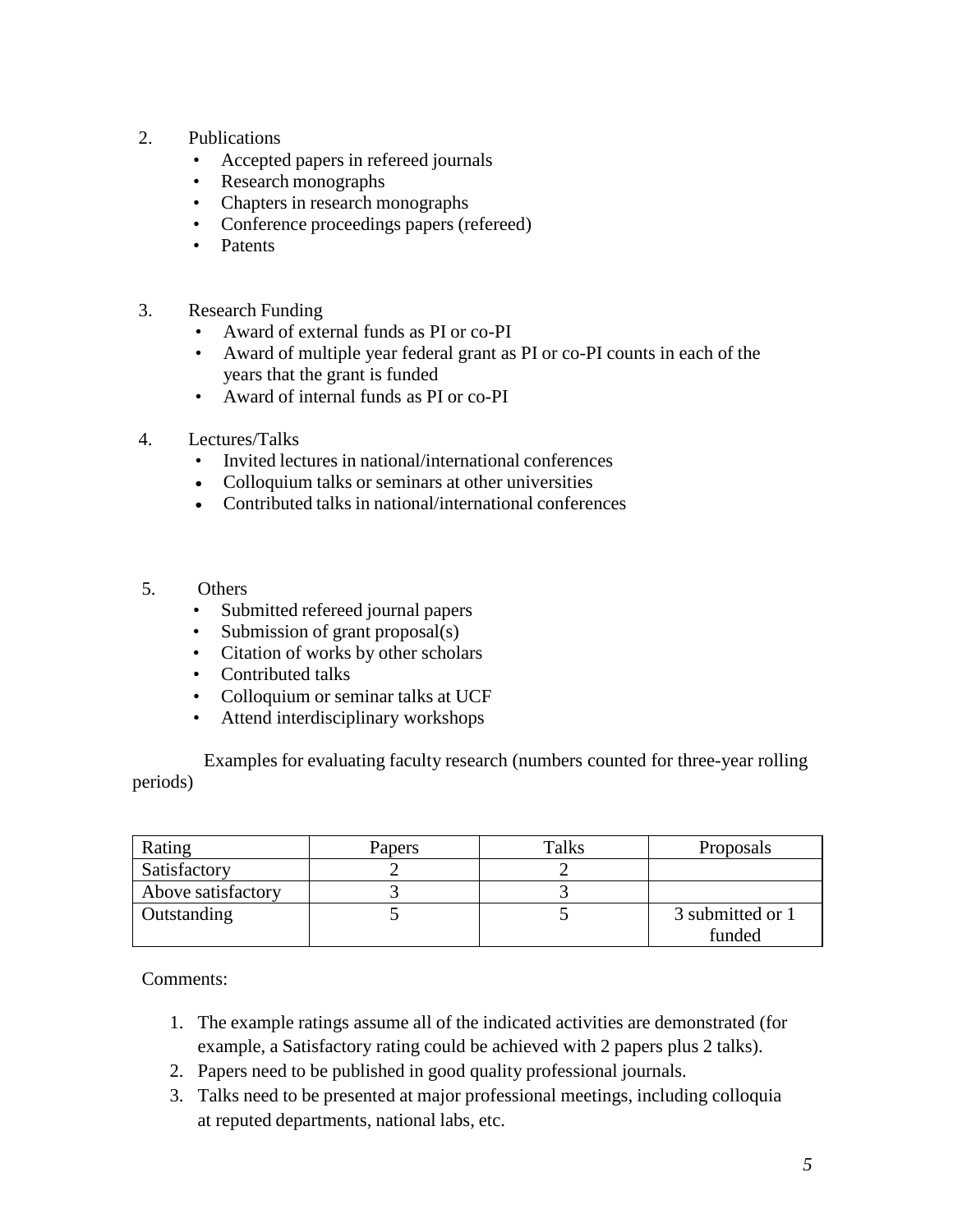Performance that is less than satisfactory will be given a rating of Conditional in the first year and Unsatisfactory in subsequent years.

# **SERVICE**

All faculty are expected to participate in departmental events. The following are examples of activities that are considered in evaluating the service component.

### **Activities**

- attending a graduation commencement
- actively serving on department or college committees or subcommittees
- serving on university committees or subcommittees
- chairing any committee
- coordinating in a course by providing instructors with necessary resource according to department's approved standards and policies
- Organizing a seminar
- serving in the faculty senate or in other faculty governance roles
- serving as a sponsor for student activities and/or groups
- mentoring junior faculty and graduate teaching assistants
- recruiting students
- recruiting faculty
- activity in professional organizations in one's discipline
- development of relationships beneficial to UCF with industry and government agencies
- consulting for other universities, colleges, or primary or secondary schools
- serving on committees or boards for federal or state government agencies
- organizing conferences or symposia
- organizing activities that promote public awareness of one's discipline
- serving as editor of professional books and journals
- refereeing papers
- reviewing promotion documents or Ph.D. theses
- reviewing grant proposals at the international, national, state or local level
- sharing one's academic expertise in the local, state, or national community
- serving as judge for educational competitions or showcases
- participating in math Career Day or STEM Day
- writing recommendation letters for students
- responding to an urgent department need for example covering a class or working on a time critical effort on very short notice.

Examples for evaluating service